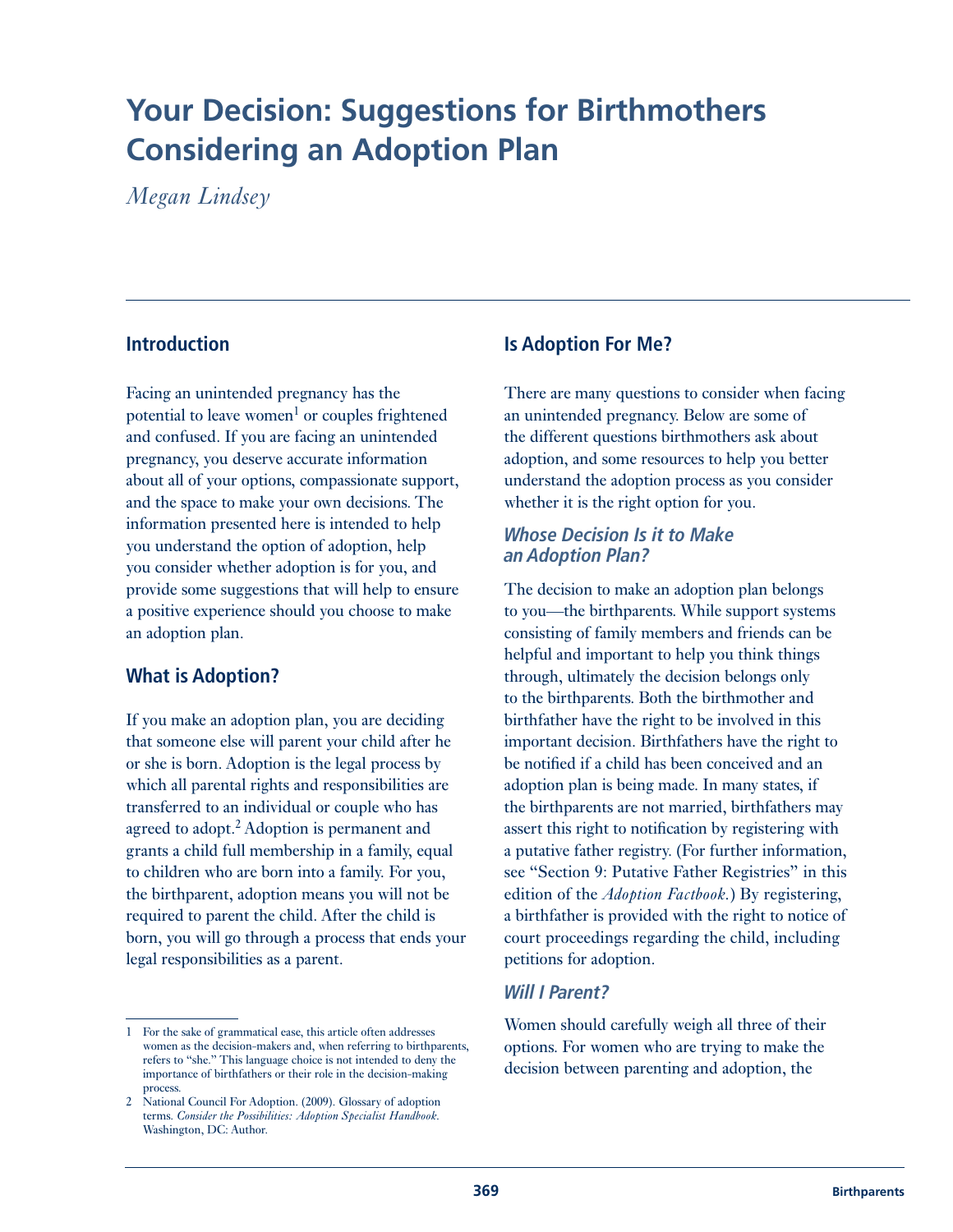following questions may help you think about what parenting involves and whether it is the right choice for you.

- What do I want out of life for myself?
- $\blacksquare$  What would I have to give up in order to parent? (School? Career plans? Social life? Free time?)
- Could I handle a child and a job and/or school at the same time?
- Can I financially support a child?
- Can I provide for a child's health and safety?
- n Am I patient enough to deal with the noise, confusion, and 24-hour responsibilities of parenting?
- $\blacksquare$  Will I be a single parent?
- <sup>n</sup> Who will help care for the child, and how often will they be available to help?
- $\blacksquare$  Am I willing to spend a significant part of my life—at least 18 years—raising a child?<sup>3</sup>

## *Who Chooses Adoption?*

For many women it is helpful to hear from and talk to other birthparents that have faced an unplanned pregnancy and chosen adoption. Understanding why other birthparents chose adoption, how they feel about their decision, and what their life and the child's life is like because of adoption may help you better understand whether making an adoption plan is right for you.

Adoption agencies can often connect you with a birthparent that is willing to share her adoption experience. You can find an adoption agency near you by searching local listings or by using the agency database available at: [http://www.](http://www.ichooseadoption.org/members/index.php) [ichooseadoption.org/members/index.php](http://www.ichooseadoption.org/members/index.php)

You may also find it helpful to read about the experiences other birthmothers have shared here:

- n [http://www.ichooseadoption.org/](http://www.ichooseadoption.org/birthmothers.php) [birthmothers.php](http://www.ichooseadoption.org/birthmothers.php)
- n [https://www.adoptioncouncil.org/infant](https://www.adoptioncouncil.org/infant-adoption/testimonials.html)[adoption/testimonials.html](https://www.adoptioncouncil.org/infant-adoption/testimonials.html)
- nttp://www.openadoptioninsight.org/

## *What Happens After I Make an Adoption Plan?*

It is natural to want to know what will happen to you and your child if you make an adoption plan. While every story is unique, below are some facts about women who choose adoption and children who are adopted that may help to answer some of your questions.

#### Women Who Choose Adoption…

- $\blacksquare$  Are more likely to finish school and obtain a higher level of education;<sup>4</sup>
- Attain better employment, earning more than twice the per capita income and achieving greater financial stability; $5$
- $\blacksquare$  Are less likely to receive public assistance;<sup>6</sup>
- $\blacksquare$  Are more likely to marry in the future and when they do, are more likely to delay marriage until an older age;<sup>7</sup> and
- $\blacksquare$  Report a high level of satisfaction with their decision to make an adoption plan.<sup>8</sup>

#### Children Who are Adopted…

■ Are all around us! Two-thirds of Americans have had a personal experience with adoption<sup>9</sup> and approximately seven percent of the American population is adopted; $10$ 

<sup>3</sup> National Council For Adoption (2009). Questions to ask yourself if you are pregnant. *Consider the Possibilities: Adoption Specialist Handbook.* Washington, DC: Author.

<sup>4</sup> Donnelly, B.W. & Voydanoff, P. (1996). Parenting versus placing for adoption: Consequences for adolescent mothers. *Family Relations, 45,* 427-434.

<sup>5</sup> Ibid.

<sup>6</sup> Ibid.

<sup>7</sup> McLaughlin, S., Manninen, D., & Winges, L. (1988). Do adolescents who relinquish their children fare better than those who raise them? *Family Planning Perspectives, 20,* 25-32. 8 Ibid.

<sup>9</sup> Placek, P. (2007). National adoption data. In T.C. Atwood, L. A. Allen & V.C. Ravenel (Eds.) *Adoption Factbook IV* (pp. 3-69). Washington, DC: National Council For Adoption.

<sup>10</sup> National Adoption Information Clearinghouse. (2004). How many children were adopted in 2000 and 2001. In T.C. Atwood, L.A. Allen & V.C. Ravenel (Eds.), *Adoption Factbook IV* (pp. 79-108). Washington, DC: National Council For Adoption.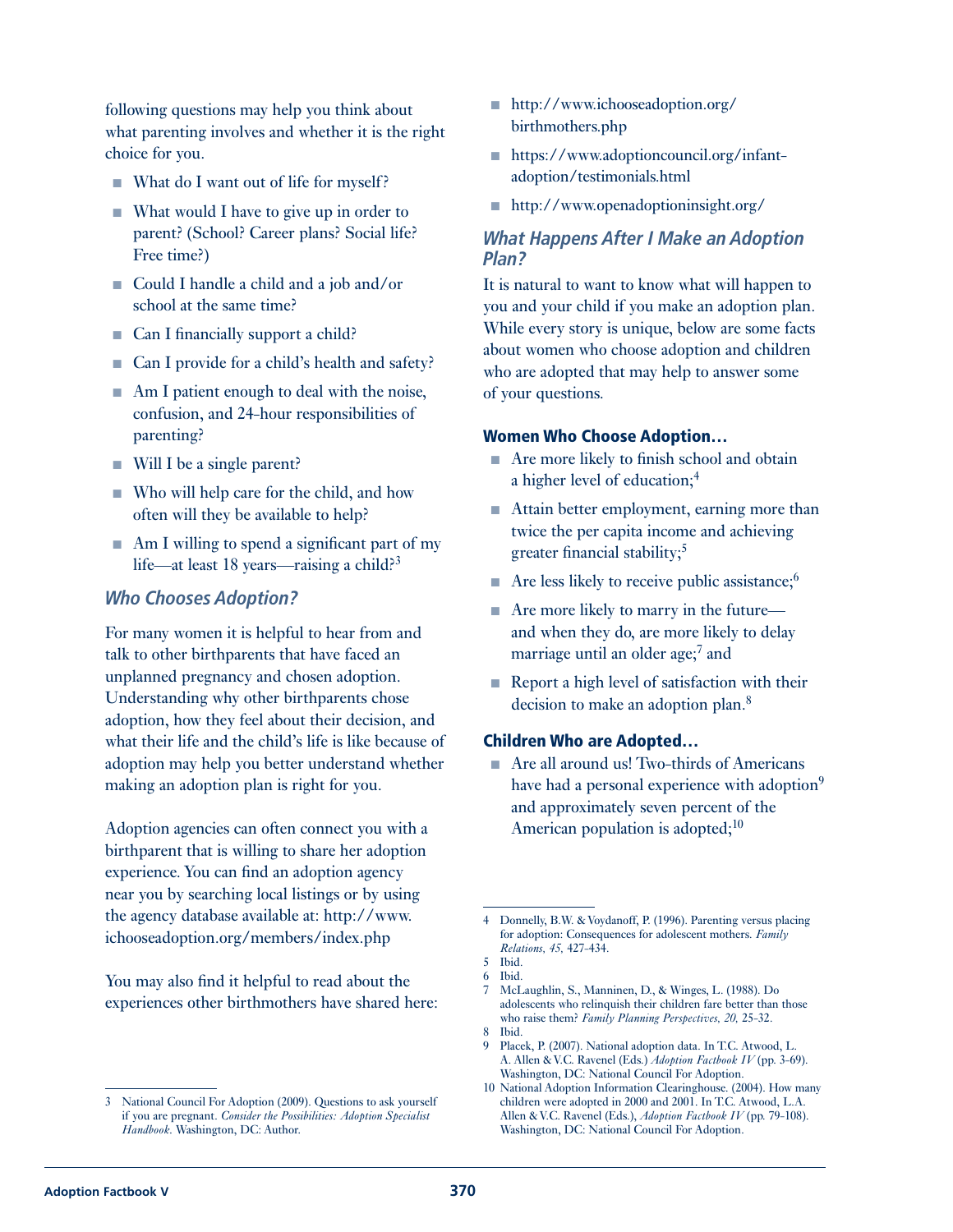- $\blacksquare$  Are less likely to have divorced parents;<sup>11</sup>
- $\blacksquare$  Are more likely to be raised by parents with college degrees;<sup>12</sup>
- $\blacksquare$  Score high on indicators of wellbeing including school performance, friendships, volunteerism, optimism, self-esteem, social competency, feelings of support from others, and low levels of anxiety;13
- $\blacksquare$  Are less likely to have high risk behaviors such as alcohol use, depression, vandalism, group fighting, police trouble, theft, weapon use, driving/riding while drinking, and not wearing a seat belt;<sup>14</sup>
- $\blacksquare$  Are as well integrated into their families and schools as children who are not adopted; $15$
- Often have a greater range of childhood experiences and opportunities than would have been available had the child not been adopted. These include a higher standard of health care, access to higher education, and greater family stability.16

## *Who Can Answer the Rest of My Questions?*

Adoption professionals are also a helpful resource and can answer any of your remaining questions about adoption. Information and counseling is provided for free to women, no matter what decision they make. Adoption professionals at licensed, accredited adoption agencies will help you understand the following:

■ **How it Works:** An adoption professional will be familiar with the adoption process and can answer your questions about what happens at different stages of the adoption process.

13 Ibid. 14 Ibid.

- **Local Laws:** A local adoption professional will know about the laws and procedures that apply to you. Every state has different laws about adoption and it is the professional's job to understand and explain the system to you.
- **Local Resources:** A local adoption professional is often familiar with services in your area that may be of help to you during your pregnancy as you consider your options.

There are many more questions that may come to your mind when considering adoption. Often the best way to find answers is to ask an adoption professional. They can help you find the answers you need to make a fully informed decision.

You can also find answers to some common questions at iChooseAdoption.org's Frequently Asked Questions: [http://www.ichooseadoption.](http://www.ichooseadoption.org/info.php) [org/info.php](http://www.ichooseadoption.org/info.php) 

# **How Do I Choose an Adoption Agency?**

If you have chosen to make an adoption plan, you might already be working with an adoption agency, or you might still be looking for one. Adoption agencies are the most common way adoptions are facilitated and typically provide a wider variety of services, but attorneys can also facilitate adoptions. The following services are helpful to consider in either case. Know that you have the option to choose the professionals you work with based on the services and assistance they provide to you and how comfortable you feel there. You may discuss the services that are provided by different agencies and determine which services are important to you. Some common services to consider include: financial assistance with pregnancy-related medical expenses and reasonable housing costs during pregnancy, counseling services, and the number and type of adoptive parent profiles available for you to review.

When choosing the adoption agency you will work with, keep in mind that you have the following rights. You have the right to:

<sup>11</sup> Benson, P., Sharma, A., & Roehlkepartain, E. (1994) *Growing up adopted: A portrait of adolescents and their families*. Minneapolis, MN: Search Institute.

<sup>12</sup> Ibid.

<sup>15</sup> Palacious, J. & Brodzinsky, D.M. (2005). Recent changes and future direction for adoption research. In D. Brodzinsky & J. Palacious (Eds.), *Psychological issues in adoption: Research and practice* (pp. 258-268). Westport, CT: Praeger.

<sup>16</sup> Fergusson, D.M., Lynskey, M. & Horwood, L.J. (1995). The adolescent outcomes of adoption: A 16-year longitudinal study. *Journal of Child Psychology and Psychiatry, 36,* 597-615.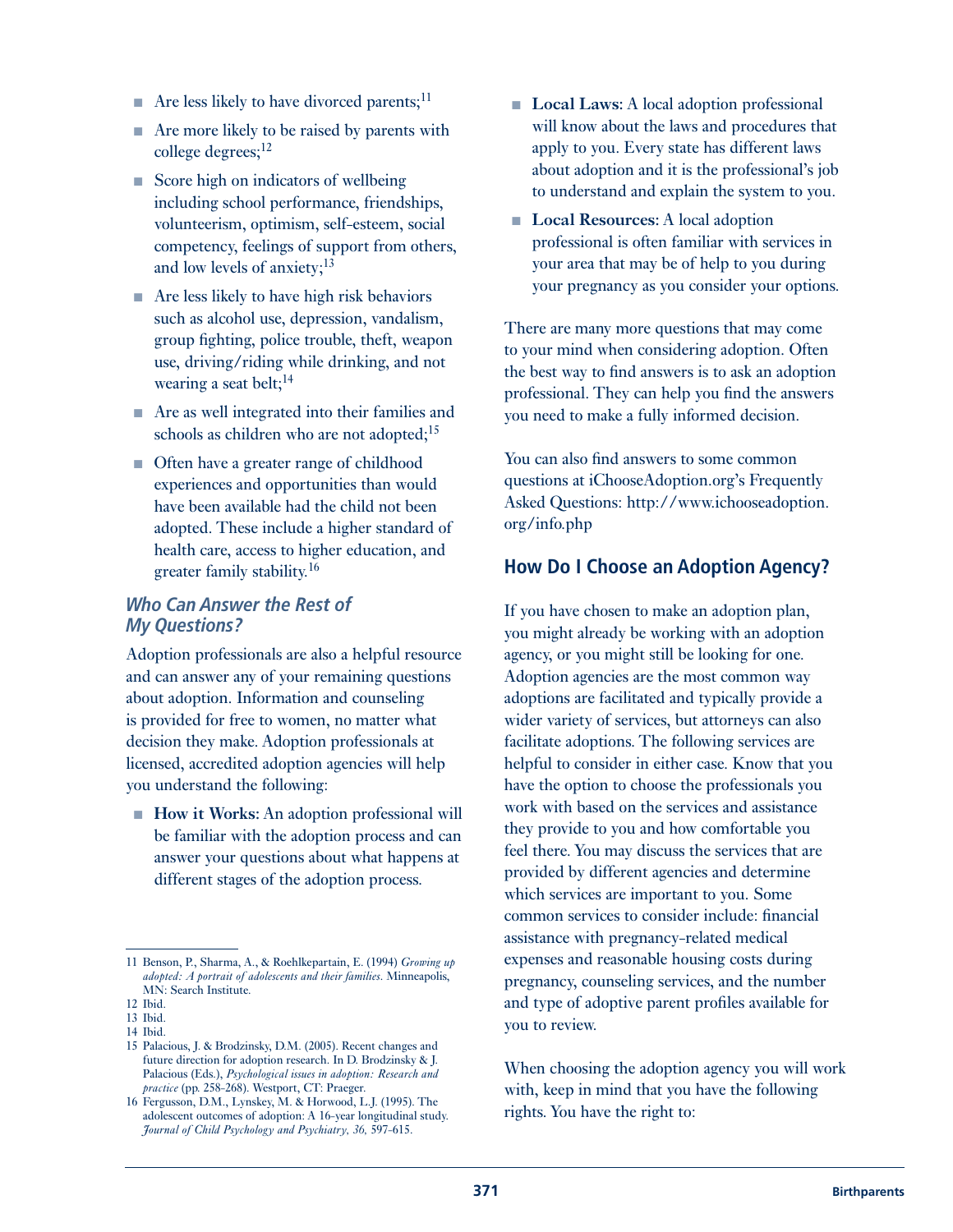- Be free from any pressure or coercion;
- Choose your own attorney or to refuse legal representation if you choose;
- Counseling before, during, and after the adoption;
- Approve the parents who will adopt your child and meet them if you choose to;
- Create a written adoption agreement that allows you to share pictures, letters, and have possible future contact with the adoptive family;
- Financial help with certain reasonable expenses;
- See your child before he or she is adopted;
- Decide to parent your child any time before you sign a consent or surrender and complete the revocation period.<sup>17</sup>

## **How Do I Choose an Adoptive Family?**

Adoption agencies have profiles of potential adoptive parents hoping to adopt a child. Through a process called a homestudy, the agency has already determined that these potential adoptive parents are appropriate to parent children. A homestudy involves extensive interviews of potential adoptive parents, background checks, character references, and an actual examination of the house where a child would live with the potential adoptive parents.

You will be given the chance to identify qualities that are most important to you in an adoptive family. The adoption agency or attorney can then help you find potential adoptive parents who match your preferences. Here are some questions that may help you consider which characteristics are most important to you in an adoptive family:

- Do you want the child to have both a mother and a father?
- Do you want the mother and father to be married?
- Should one parent be a "stay-at-home" parent or should both parents work?
- $\blacksquare$  Is the income level of the family important to you?
- Is the age of the adoptive parents important? What age do you think is appropriate?
- $\blacksquare$  Is it important to you that a child be raised with a strong religious faith? Do you have a preference for a specific religious faith?
- Do you want the child to have brothers or sisters?
- $\blacksquare$  Are there certain interests or opportunities that you believe add to a child's experience in a family (such as music, art, sports, politics).<sup>18</sup>

You can view some sample adoptive parent profiles here:19 [http://www.ichooseadoption.org/](http://www.ichooseadoption.org/families.php) [families.php](http://www.ichooseadoption.org/families.php)

Additionally, many adoption agencies provide profiles of adoptive parents that you may review on their agency website.

# **Will I Know My Child?**

You and the adoptive parents will decide upon the continued relationship you might have with your child. An adoption agency can help direct you to adoptive parents who will be comfortable with the type of relationship that you decide is right for you. There are three common arrangements regarding birthparents continued knowledge of and relationship with a child that has been adopted:

## *Confidential Adoption*

Confidential adoption is an adoption in which only non-identifying information about the birthparents is shared with the adoptive family. Only social and medical information is given to the adoptive parents through the adoption agency.

<sup>18</sup> National Council For Adoption (2009). Discussion guide for selection of adoptive parents. *Consider the Possibilities: Adoption Specialist Handbook.* Washington, DC: Author.

<sup>17</sup> See: [http://www.ichooseadoption.org/resources\\_birthmother.php](http://www.ichooseadoption.org/resources_birthmother.php)

<sup>19</sup> These profiles are fictional and only to give an example of what parent profiles might look like.